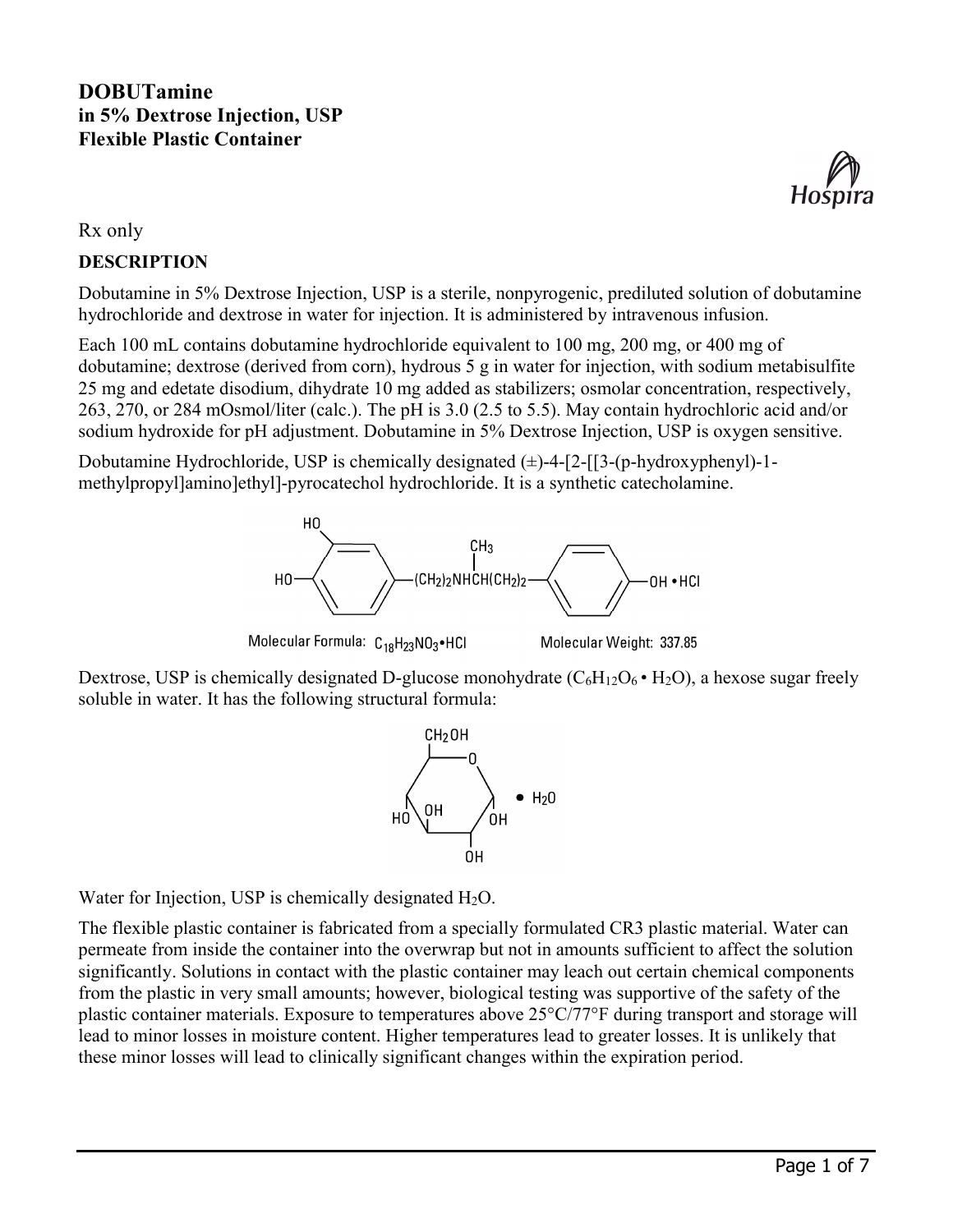# **CLINICAL PHARMACOLOGY**

Dobutamine is a direct-acting inotropic agent whose primary activity results from stimulation of the β-receptors of the heart while producing comparatively mild chronotropic, hypertensive, arrhythmogenic, and vasodilative effects. It does not cause the release of endogenous norepinephrine, as does dopamine. In animal studies, dobutamine produces less increase in heart rate and less decrease in peripheral vascular resistance for a given inotropic effect than does isoproterenol.

In patients with depressed cardiac function, both dobutamine and isoproterenol increase the cardiac output to a similar degree. In the case of dobutamine, this increase is usually not accompanied by marked increases in heart rate (although tachycardia is occasionally observed), and the cardiac stroke volume is usually increased. In contrast, isoproterenol increases the cardiac index primarily by increasing the heart rate while stroke volume changes little or declines.

Facilitation of atrioventricular conduction has been observed in human electrophysiologic studies and in patients with atrial fibrillation.

Systemic vascular resistance is usually decreased with administration of dobutamine. Occasionally, minimum vasoconstriction has been observed.

Most clinical experience with dobutamine is short-term, not more than several hours in duration. In the limited number of patients who were studied for 24, 48, and 72 hours, a persistent increase in cardiac output occurred in some, whereas output returned toward baseline values in others.

The onset of action of Dobutamine in 5% Dextrose Injection, USP is within 1 to 2 minutes; however, as much as 10 minutes may be required to obtain the peak effect of a particular infusion rate.

The plasma half-life of dobutamine in humans is 2 minutes. The principal routes of metabolism are methylation of the catechol and conjugation. In human urine, the major excretion products are the conjugates of dobutamine and 3-O-methyl dobutamine. The 3-O-methyl derivative of dobutamine is inactive.

Alteration of synaptic concentrations of catecholamines with either reserpine or tricyclic antidepressants does not alter the actions of dobutamine in animals, which indicates that the actions of dobutamine are not dependent on presynaptic mechanisms.

The effective infusion rate of dobutamine varies widely from patient to patient, and titration is always necessary (see **DOSAGE AND ADMINISTRATION**). At least in pediatric patients, dobutamineinduced increases in cardiac output and systemic pressure are generally seen, in any given patient, at lower infusion rates than those that cause substantial tachycardia (See Pediatric Use under **PRECAUTIONS**).

#### **INDICATIONS AND USAGE**

Dobutamine in 5% Dextrose Injection, USP is indicated when parenteral therapy is necessary for inotropic support in the short-term treatment of patients with cardiac decompensation due to depressed contractility resulting either from organic heart disease or from cardiac surgical procedures. Experience with intravenous dobutamine in controlled trials does not extend beyond 48 hours of repeated boluses and/or continuous infusions.

Whether given orally, continuously intravenously, or intermittently intravenously, neither dobutamine nor any other cyclic-AMP-dependent inotrope has been shown in controlled trials to be safe or effective in the long-term treatment of congestive heart failure. In controlled trials of chronic oral therapy with various such agents, symptoms were not consistently alleviated, and the cyclic-AMP-dependent inotropes were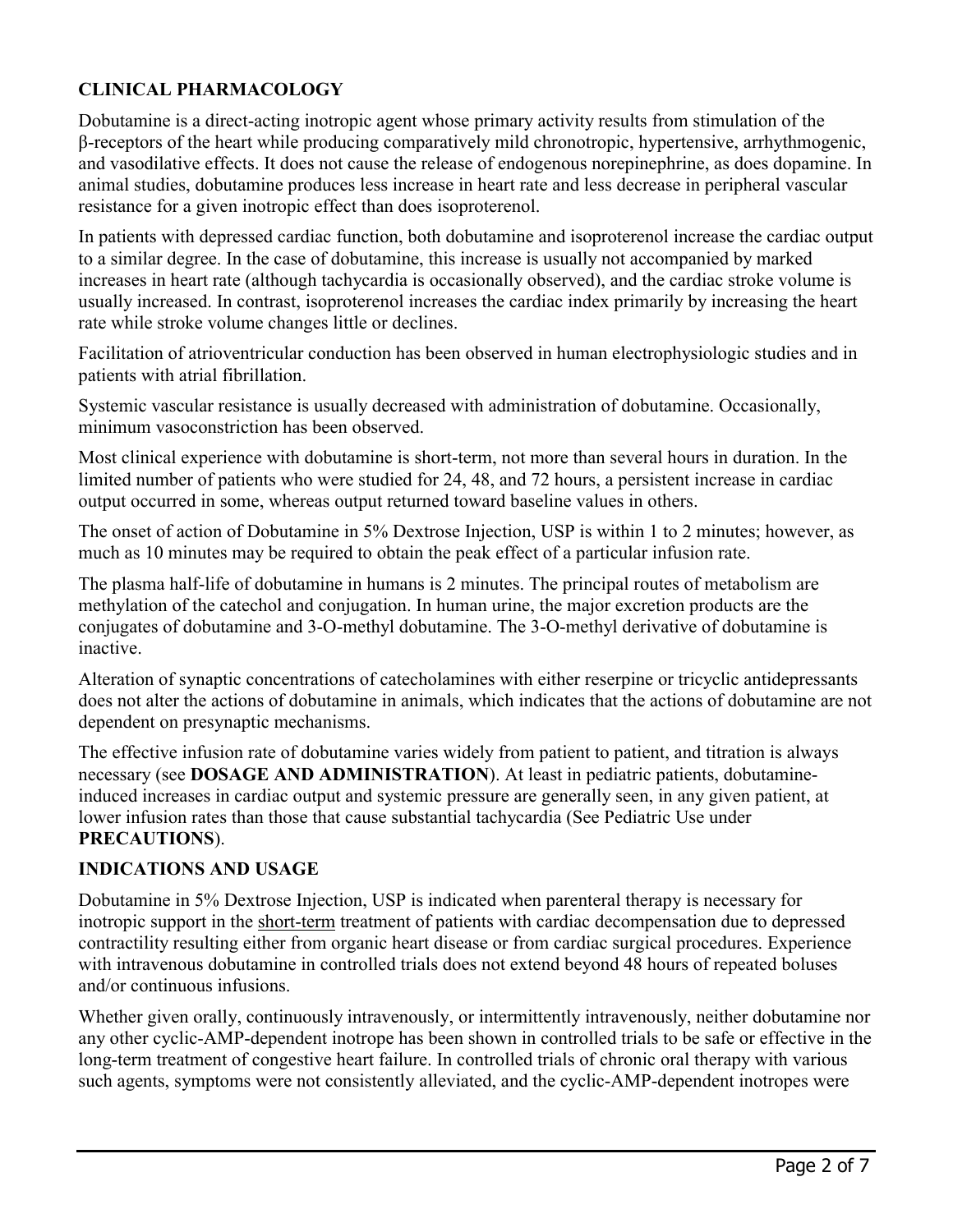consistently associated with increased risks of hospitalization and death. Patients with NYHA Class IV symptoms appeared to be at particular risk.

# **CONTRAINDICATIONS**

Dobutamine in 5% Dextrose Injection, USP is contraindicated in patients with idiopathic hypertrophic subaortic stenosis and in patients who have shown previous manifestations of hypersensitivity to dobutamine or any of its components.

### **WARNINGS**

#### **Increase in Heart Rate or Blood Pressure**

Dobutamine hydrochloride may cause a marked increase in heart rate or blood pressure, especially systolic pressure. Approximately 10% of adult patients in clinical studies have had rate increases of 30 beats/minute or more, and about 7.5% have had a 50-mm Hg or greater increase in systolic pressure. Usually, reduction of dosage reverses these effects.

Because dobutamine facilitates atrioventricular conduction, patients with atrial fibrillation are at risk of developing rapid ventricular response. In patients who have atrial fibrillation with rapid ventricular response, a digitalis preparation should be used prior to institution of therapy with dobutamine. Patients with pre-existing hypertension appear to face an increased risk of developing an exaggerated pressure response.

### **Ectopic Activity**

Dobutamine may precipitate or exacerbate ventricular ectopic activity, but it rarely has caused ventricular tachycardia.

### **Hypersensitivity**

Reactions suggestive of hypersensitivity associated with administration of Dobutamine in 5% Dextrose Injection, USP, including skin rash, fever, eosinophilia, and bronchospasm, have been reported occasionally.

Dobutamine in 5% Dextrose Injection, USP contains sodium bisulfite, a sulfite that may cause allergictype reactions, including anaphylactic symptoms and life-threatening or less severe asthmatic episodes, in certain susceptible people. The overall prevalence of sulfite sensitivity in the general population is unknown and probably low. Sulfite sensitivity is seen more frequently in asthmatic than in nonasthmatic people.

### **PRECAUTIONS**

### **General**

**During the administration of dobutamine, as with any adrenergic agent, ECG and blood pressure should be continuously monitored. In addition, pulmonary wedge pressure and cardiac output should be monitored whenever possible to aid in the safe and effective infusion of Dobutamine in 5% Dextrose Injection, USP.**

Hypovolemia should be corrected with suitable volume expanders before treatment with Dobutamine in 5% Dextrose Injection, USP is instituted.

Animal studies indicate that dobutamine may be ineffective if the patient has recently received a β-blocking drug. In such a case, the peripheral vascular resistance may increase.

No improvement may be observed in the presence of marked mechanical obstruction, such as severe valvular aortic stenosis.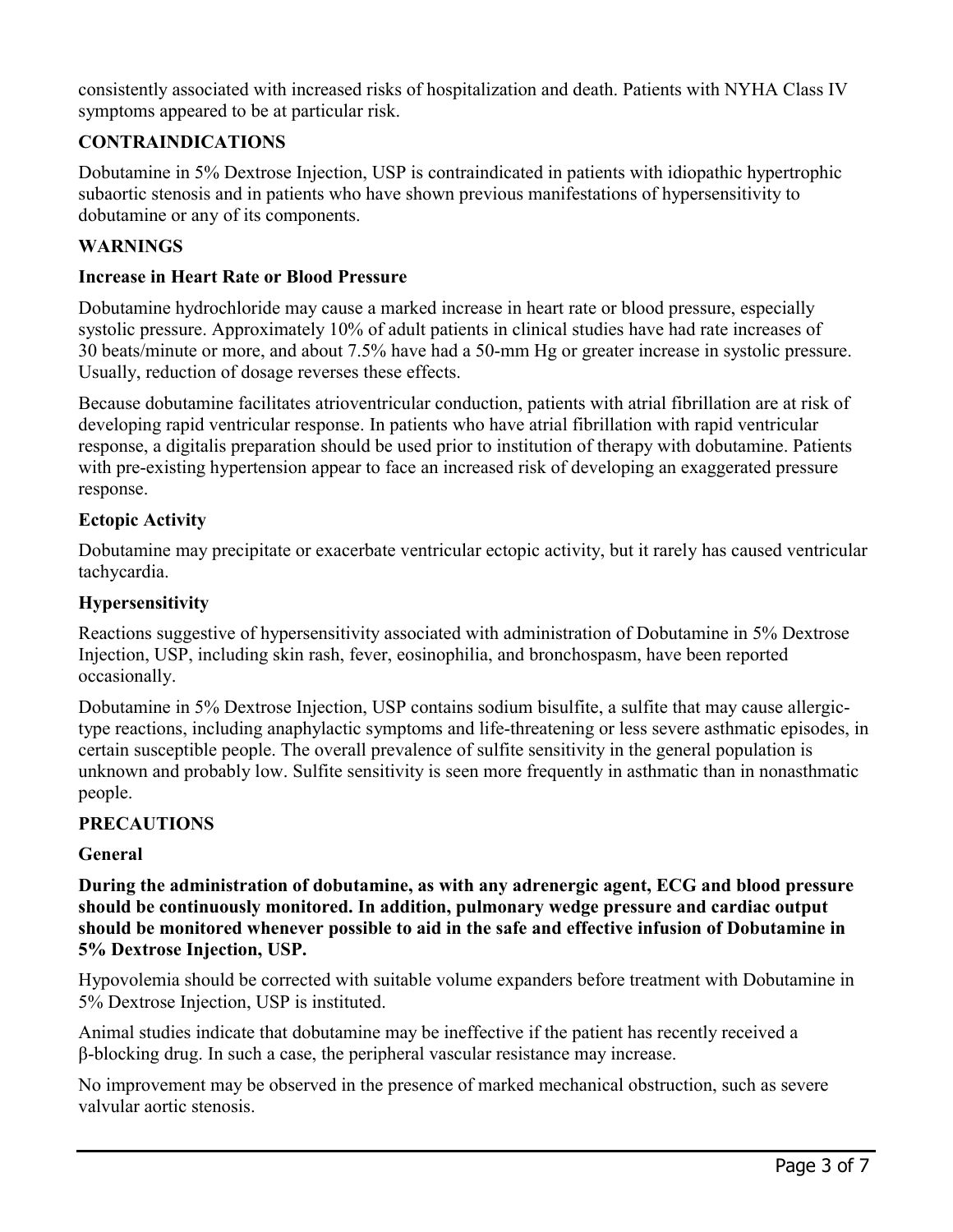Do not administer unless solution is clear and container is undamaged. Discard unused portion.

**Usage Following Acute Myocardial Infarction:** Clinical experience with dobutamine following myocardial infarction has been insufficient to establish the safety of the drug for this use. There is concern that any agent that increases contractile force and heart rate may increase the size of an infarction by intensifying ischemia, but it is not known whether dobutamine does so.

**Drug Interactions:** There was no evidence of drug interactions in clinical studies in which dobutamine hydrochloride was administered concurrently with other drugs, including digitalis preparations, furosemide, spironolactone, lidocaine, glyceryl trinitrate, isosorbide dinitrate, morphine, atropine, heparin, protamine, potassium chloride, folic acid, and acetaminophen. Preliminary studies indicate that the concomitant use of dobutamine and nitroprusside results in a higher cardiac output and, usually, a lower pulmonary wedge pressure than when either drug is used alone.

Concomitant use of dobutamine and catechol-*O*-methyltranferase (COMT) inhibitors (e.g., entacapone) may result in increased heart rate, arrhythmias, and changes in blood pressure.

**Carcinogenesis, Mutagenesis, Impairment of Fertility:** Studies to evaluate the carcinogenic or mutagenic potential of dobutamine or the potential of the drug to affect fertility adversely have not been performed.

**Pregnancy:** Reproduction studies performed in rats and rabbits have revealed no evidence of harm to the fetus due to dobutamine. The drug, however, has not been administered to pregnant women and should be used only when the expected benefits clearly outweigh the potential risks to the fetus.

**Pediatric Use:** Dobutamine has been shown to increase cardiac output and systemic pressure in pediatric patients of every age group. In premature neonates, however, dobutamine is less effective than dopamine in raising systemic blood pressure without causing undue tachycardia, and dobutamine has not been shown to provide any added benefit when given to such infants already receiving optimal infusions of dopamine.

**Geriatric Use:** Clinical studies of dobutamine did not include sufficient numbers of subjects aged 65 and over to determine whether they respond differently from younger subjects. Other reported clinical experience has not identified differences in responses between the elderly and younger patients. In general, dose selection for an elderly patient should be cautious, usually starting at the low end of the dosing range, reflecting the greater frequency of decreased hepatic, renal, or cardiac function, and of concomitant disease or drug therapy.

### **ADVERSE REACTIONS**

**Increased Heart Rate, Blood Pressure, and Ventricular Ectopic Activity:** A 10- to 20-mm Hg increase in systolic blood pressure and an increase in heart rate of 5 to 15 beats/minute have been noted in most patients (see **WARNINGS** regarding exaggerated chronotropic and pressor effects). Approximately 5% of adult patients have had increased premature ventricular beats during infusions. These effects are dose related.

**Hypotension:** Precipitous decreases in blood pressure have occasionally been described in association with dobutamine therapy. Decreasing the dose or discontinuing the infusion typically results in rapid return of blood pressure to baseline values. In rare cases, however, intervention may be required and reversibility may not be immediate.

**Reactions at Sites of Intravenous Infusion:** Phlebitis has occasionally been reported. Local inflammatory changes have been described following inadvertent infiltration.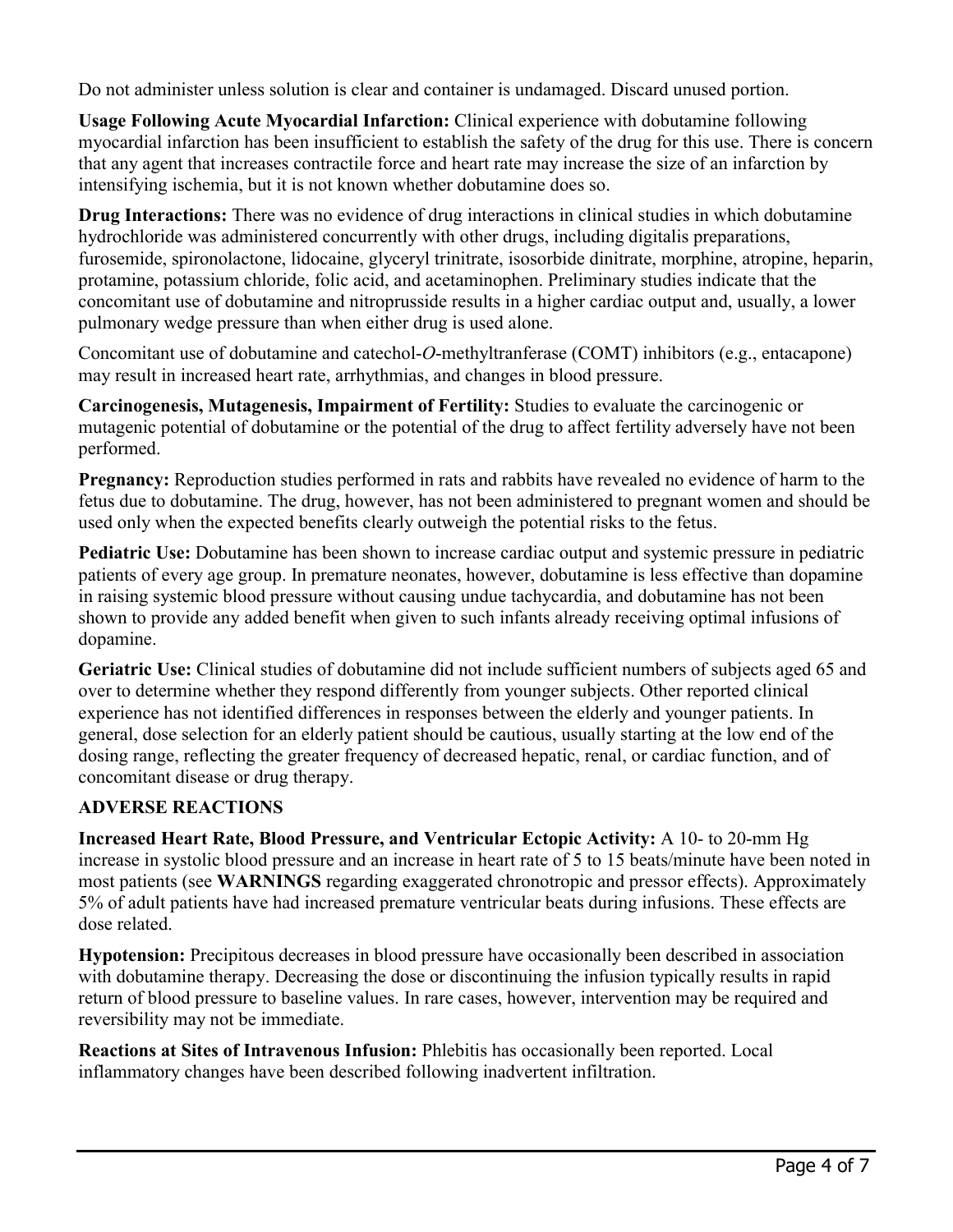**Miscellaneous Uncommon Effects:** The following adverse effects have been reported in 1% to 3% of adult patients: nausea, headache, anginal pain, nonspecific chest pain, palpitations, and shortness of breath.

Administration of dobutamine, like other catecholamines, has been associated with decreases in serum potassium concentrations, rarely to hypokalemic values.

# **OVERDOSAGE**

Overdoses of dobutamine have been reported rarely. The following is provided to serve as a guide if such an overdose is encountered.

**Signs and Symptoms:** Toxicity from dobutamine hydrochloride is usually due to excessive cardiac β-receptor stimulation. The duration of action of dobutamine hydrochloride is generally short  $(T_{1/2} = 2 \text{ minutes})$  because it is rapidly metabolized by catechol-*O*-methyltransferase. The symptoms of toxicity may include anorexia, nausea, vomiting, tremor, anxiety, palpitations, headache, shortness of breath, and anginal and nonspecific chest pain. The positive inotropic and chronotropic effects of dobutamine on the myocardium may cause hypertension, tachyarrhythmias, myocardial ischemia, and ventricular fibrillation. Hypotension may result from vasodilation.

If the product is ingested, unpredictable absorption may occur from the mouth and the gastrointestinal tract.

**Treatment:** To obtain up-to-date information about the treatment of overdose, a good resource is your certified Regional Poison Control Center. Telephone numbers of certified poison control centers are listed in the *Physicians' Desk Reference (PDR).* In managing overdosage, consider the possibility of multiple drug overdoses, interaction among drugs, and unusual drug kinetics in your patient.

The initial actions to be taken in a dobutamine hydrochloride overdose are discontinuing administration, establishing an airway, and ensuring oxygenation and ventilation. Resuscitative measures should be initiated promptly. Severe ventricular tachyarrhythmias may be successfully treated with propranolol or lidocaine. Hypertension usually responds to a reduction in dose or discontinuation of therapy.

Protect the patient's airway and support ventilation and perfusion. If needed, meticulously monitor and maintain, within acceptable limits, the patient's vital signs, blood gases, serum electrolytes, etc. Absorption of drugs from the gastrointestinal tract may be decreased by giving activated charcoal, which, in many cases, is more effective than emesis or lavage; consider charcoal instead of or in addition to gastric emptying. Repeated doses of charcoal over time may hasten elimination of some drugs that have been absorbed. Safeguard the patient's airway when employing gastric emptying or charcoal.

Forced diuresis, peritoneal dialysis, hemodialysis, or charcoal hemoperfusion have not been established as beneficial for an overdose of dobutamine hydrochloride.

# **DOSAGE AND ADMINISTRATION**

### **Recommended Dosage**

Dobutamine in 5% Dextrose Injection, USP is administered intravenously through a suitable intravenous catheter or needle. A calibrated electronic infusion device is recommended for controlling the rate of flow in mL/hour or drops/minute. Infusion of dobutamine should be started at a low rate (0.5 to 1.0  $\mu$ g/kg/min) and titrated at intervals of a few minutes, guided by the patient's response, including systemic blood pressure, urine flow, frequency of ectopic activity, heart rate, and (whenever possible) measurements of cardiac output, central venous pressure, and/or pulmonary capillary wedge pressure. In reported trials, the optimal infusion rates have varied from patient to patient, usually 2 to 20  $\mu$ g/kg/min but sometimes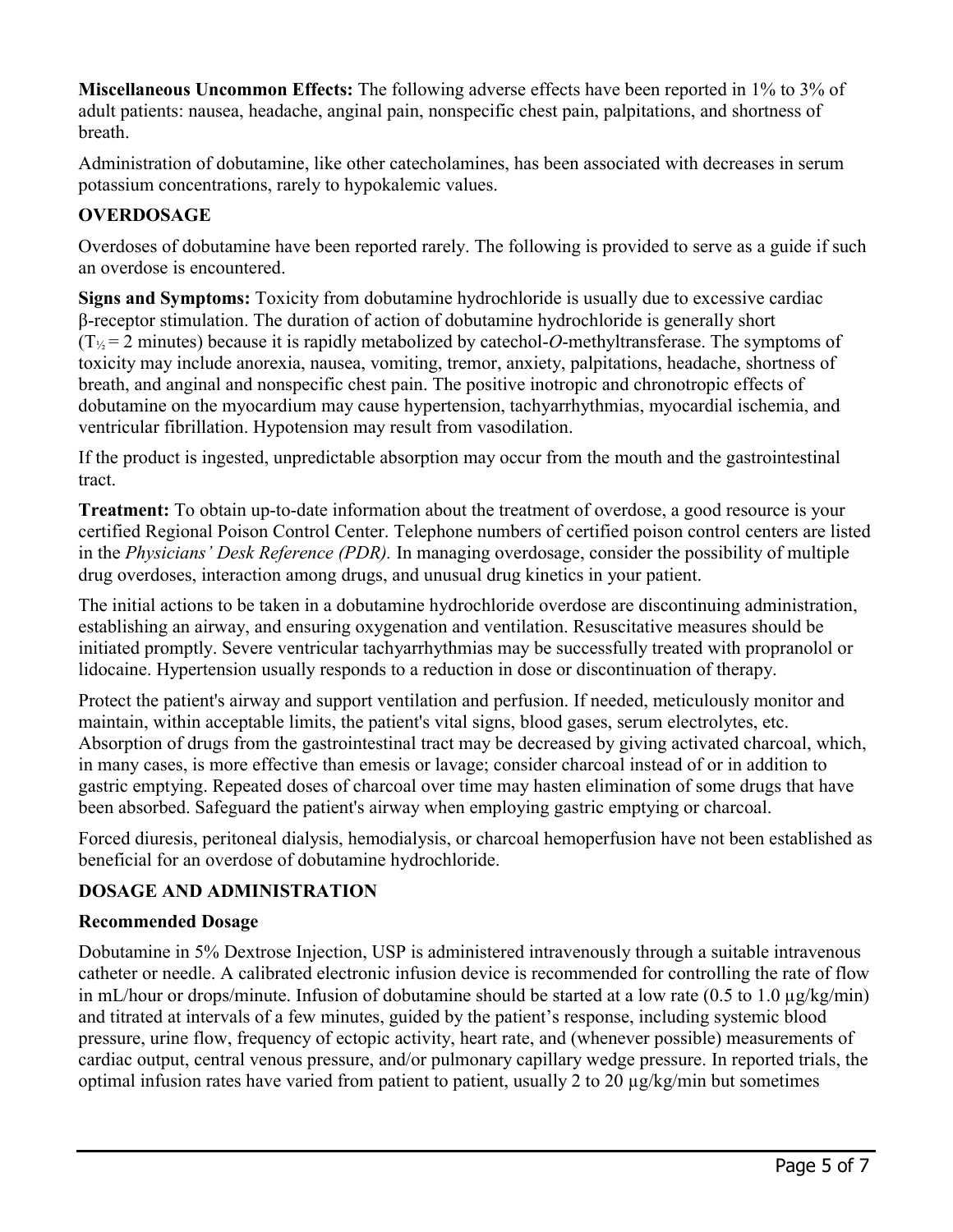slightly outside of this range. On rare occasions, infusion rates up to 40  $\mu$ g/kg/min have been required to obtain the desired effect.

Rates of infusion in mL/hour for dobutamine hydrochloride concentrations of 500, 1,000, 2,000 and 4,000 mg/L may be calculated using the following formula:

#### **Infusion Rate (mL/h) = [Dose (µg/kg/min) x Weight (kg) x 60 min/h] Final Concentration (µg/mL)**

Example calculations for infusion rates are as follows:

**Example 1:** for a 60 kg person at an initial dose of 0.5  $\mu$ g/kg/min using a 500  $\mu$ g/mL concentration, the infusion rate would be as follows:

> **Infusion Rate**  $(mL/h) = [0.5 (\mu g/kg/min) \times 60 (kg) \times 60 (min/h)] = 3.6 (mL/h)$ 500 (µg/mL)

**Example 2:** for a 80 kg person at a dose of 10  $\mu$ g/kg/min using a 2,000  $\mu$ g/mL concentration, the infusion rate would be as follows:

> **Infusion Rate**  $(mL/h) = [10 (\mu g/kg/min) \times 80 (kg) \times 60 (min/h)] = 24 (mL/h)$  $2,000$  ( $\mu$ g/mL)

This container system may be inappropriate for the dosage requirements of pediatric patients under 30 kg.

Parenteral drug products should be inspected visually for particulate matter and discoloration prior to administration whenever solution and container permit.

Dobutamine in 5% Dextrose Injection, USP solutions may exhibit a pink color that, if present, will increase with time. This color change is due to slight oxidation of the drug, but there is no significant loss of potency.

Solutions containing dextrose should not be administered through the same administration set as blood, as this may result in pseudoagglutination or hemolysis.

**Do not add supplementary medications to Dobutamine in 5% Dextrose Injection, USP. Do not administer Dobutamine in 5% Dextrose Injection, USP simultaneously with solutions containing sodium bicarbonate or strong alkaline solutions.**

### **INSTRUCTIONS FOR USE**

# **To Open**

Tear outer wrap at notch and remove solution container. Some opacity of the plastic due to moisture absorption during the sterilization process may be observed. This is normal and does not affect the solution quality or safety. The opacity will diminish gradually.

### **Preparation for Administration**

# **(Use aseptic technique)**

- 1. Close flow control clamp of administration set.
- 2. Remove cover from outlet port at bottom of container.
- 3. Insert piercing pin of administration set into port with a twisting motion until the set is firmly seated. **NOTE:** See full directions on administration set carton.
- 4. Suspend container from hanger.
- 5. Squeeze and release drip chamber to establish proper fluid level in chamber.
- 6. Open flow control clamp and clear air from set. Close clamp.